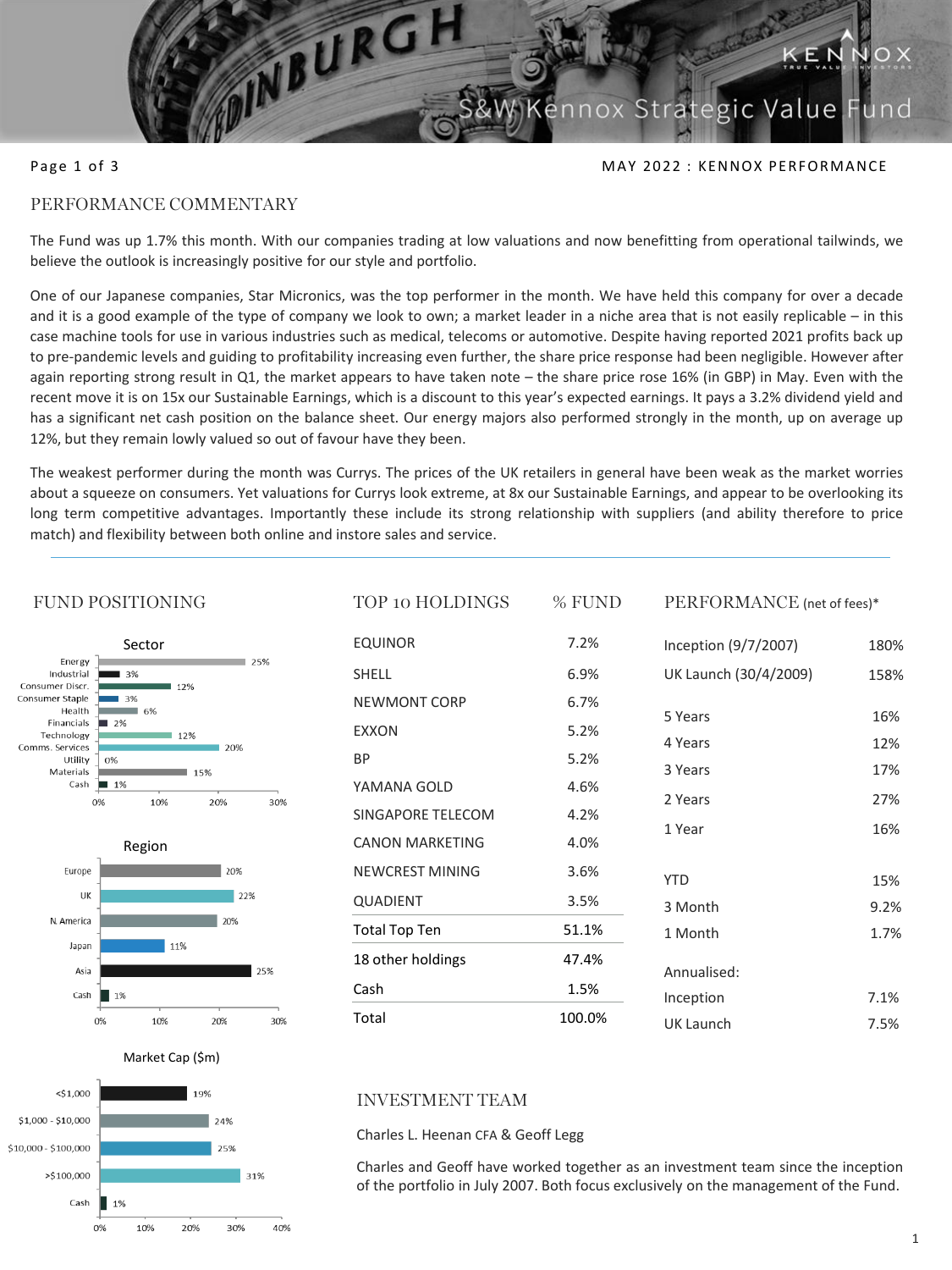**Strategic Value** 

## RELATIVE PERFORMANCE



INBURGH

Page 2 of 3 MAY 2022 : RELATIVE PERFORMANCE

**We focus on long-term, absolute performance, not on short-term relative returns.**

**We do not track, nor are we constrained by, a benchmark.**

Reference to the MSCI World, MSCI World Value and IA Global indices are for comparative purposes only. ‡

We would expect that Fund weightings (geographic, sector and market cap) may vary considerably from those of the MSCI and IA indices.

| <b>SINCE</b><br><b>INCEPTION</b> |       |          |       | <b>Annualised</b><br>Return |       | Sharpe ratio<br>Annualised <sup>+</sup> |         |         | <b>Best</b><br>Month |       | Worst   | Month    |       | Volatility <sup>++</sup> |                  |
|----------------------------------|-------|----------|-------|-----------------------------|-------|-----------------------------------------|---------|---------|----------------------|-------|---------|----------|-------|--------------------------|------------------|
| Kennox (net of fees)*            |       |          |       | 7.1%                        |       | 0.5                                     |         |         | 13.8%                |       | $-9.2%$ |          |       | 11.3%                    |                  |
| <b>MSCI World Value</b>          |       |          |       | 8.0%                        |       | 0.4                                     |         |         | 11.5%                |       |         | $-14.2%$ |       | 16.4%                    |                  |
| MSCI World                       |       |          |       | 9.7%                        |       | 0.5                                     |         |         | 9.4%                 |       |         | $-10.7%$ |       | 15.9%                    |                  |
| IA Global Sector                 |       |          |       | 7.3%                        |       | 0.4                                     |         |         | 9.8%                 |       |         | $-12.6%$ |       | 14.5%                    |                  |
| <b>ANNUAL</b><br><b>DISCRETE</b> | 2021  | 2020     | 2019  | 2018                        | 2017  | 2016                                    | 2015    | 2014    | 2013                 | 2012  | 2011    | 2010     | 2009  | 2008                     | 2007<br>(9/7/07) |
| Kennox*<br>(net of fees)         | 10.1% | $-11.1%$ | 4.8%  | $-2.2%$                     | 2.5%  | 35.8%                                   | $-4.0%$ | $-1.1%$ | 15.5%                | 10.0% | $-4.0%$ | 21.1%    | 16.0% | 9.8%                     | $-2.1%$          |
| <b>MSCI World Value</b>          | 23.9% | $-3.2%$  | 18.0% | $-4.6%$                     | 7.7%  | 35.1%                                   | 1.4%    | 11.0%   | 25.0%                | 11.2% | $-4.4%$ | 13.7%    | 15.3% | $-18.2%$                 | $-4.3%$          |
| MSCI World                       | 23.4% | 13.2%    | 23.4% | $-2.6%$                     | 12.3% | 29.1%                                   | 5.4%    | 12.2%   | 24.9%                | 11.3% | $-4.5%$ | 16.4%    | 18.1% | $-18.8%$                 | $-0.4%$          |
| IA Global Sector                 | 17.6% | 14.8%    | 22.0% | $-5.7%$                     | 13.9% | 23.9%                                   | 2.9%    | 7.0%    | 21.8%                | 9.7%  | $-9.3%$ | 15.8%    | 23.0% | $-24.3%$                 | $-0.1%$          |

### **Track Record Description & Methodology**

‡ The indices are not targets for the Company, nor is the Company constrained by the indices. The ACD has selected the MSCI World Value Index, the MSCI World Index and the IA Global sector as comparators against which shareholders may compare the performance of the Company as it believes these best reflect the Company's asset allocation. For more information please see the Fund's prospectus (available online and upon request).

\* The portfolio was launched in July 2007 ("Inception") in Australia as the Contrarian Global Value Fund. The Kennox investment team ran that fund from launch until September 2008. The Kennox Strategic Value Fund was launched in April 2009, comprising 19 of the 20 positions that existed in the Australia fund. We have assumed a static portfolio for the interim period. Performance shown reflects total return of the Class I share class. Performance figures are generated from the accumulation shares since their launch on 29 April 2013. Prior to that performance figures are taken from an alternative share class, adjusted to reflect a 1.0% management fee throughout.

+ Sharpe Ratio is calculated as annualised return divided by the standard deviation of the excess return over the Libor 3m Bond yield.

++ Volatility is calculated as the standard deviation of the natural log returns multiplied by the square root of the periodicity of the returns.